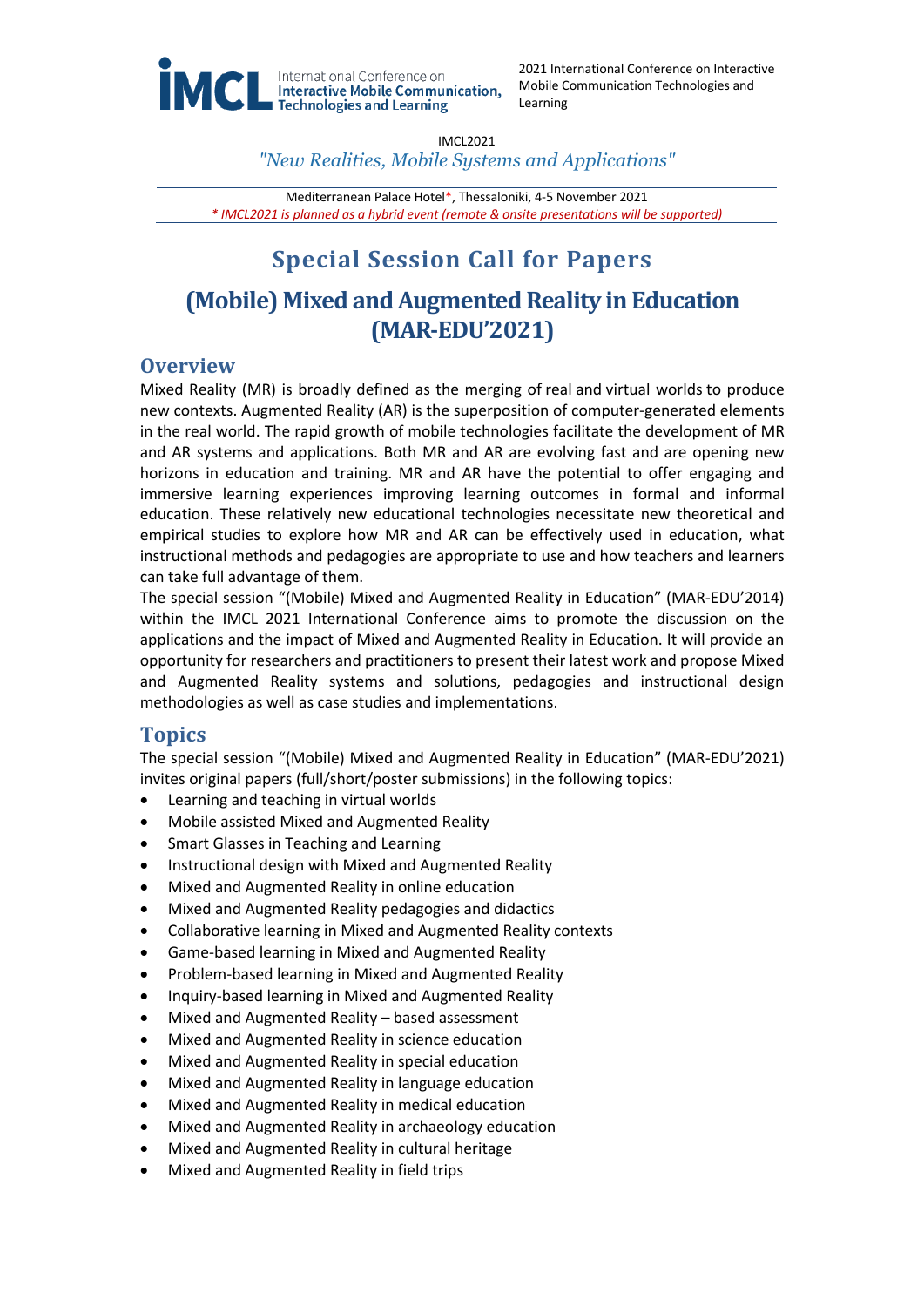

2021 International Conference on Interactive Mobile Communication Technologies and Learning

IMCL2021

#### *"New Realities, Mobile Systems and Applications"*

Mediterranean Palace Hotel\*, Thessaloniki, 4-5 November 2021 *\* IMCL2021 is planned as a hybrid event (remote & onsite presentations will be supported)*

- Evaluation of Mixed and Augmented Reality in education
- Affective issues in Mixed and Augmented Reality
- Teacher training in Mixed and Augmented Reality
- Wearables in education
- Simulations and virtual labs in teaching and learning
- Teachers and students' perceptions about Mixed and Augmented Reality
- Mixed and Augmented Reality adoption
- Usability issues in Mixed and Augmented Reality
- Mixed and Augmented Reality related ethics

## **Contribution Types**

Papers for the Special Session should have between 8 and 10 pages.

All submissions will be peer-reviewed by at least two reviewers. Accepted papers will be included in the conference proceedings if at least one author pays the registration fee AND the paper is presented. The conference proceedings will be published as IMCL2021 Proceedings in the Springer series "Advances in Intelligent Systems and Computing". For further questions, please contact the track chair(s).

#### **Presentation Types**

IMCL2021 is planned as a hybrid event, therefore remote & onsite presentations will be supported.

## **Important Dates**

| 10 Jul 2021 | Submission of complete papers for special sessions |
|-------------|----------------------------------------------------|
| 26 Jul 2021 | Notification of acceptance                         |
| 06 Sep 2021 | Camera-ready due & author registration deadline    |
| 04 Nov 2021 | <b>IMCL2021 Conference Opening</b>                 |

## **Submission**

Please visit: https://www.conftool.org/imcl-conference and submit your paper by selecting the respective special session.

#### **Program Committee**

#### **Chair(s)**

**Stavros A. Nikou**, Lecturer Digital Education, School of Education, University of Strathclyde, Glasgow, UK, Email: stavros.nikou@strath.ac.uk, Webpage: https://www.strath.ac.uk/staff/nikoustavrosdr/

**Anastasios A. Economides**, Professor Information Systems IPPs and Economics Department, Director SMILE Lab, University of Macedonia, Thessaloniki, GR, Email: economid@uom.gr, Webpage: http://smile.uom.gr

**Maria Perifanou**, Senior researcher in TEL, SMILE Lab, University of Macedonia, Thessaloniki; Adjunct Lecturer, School of Philosophy, Aristotle University of Thessaloniki; Adjunct Academic Staff, School of Humanities, Hellenic Open University, Patras, GR, Email: mariaperif@gmail.com, Webpage: http://smile.uom.gr